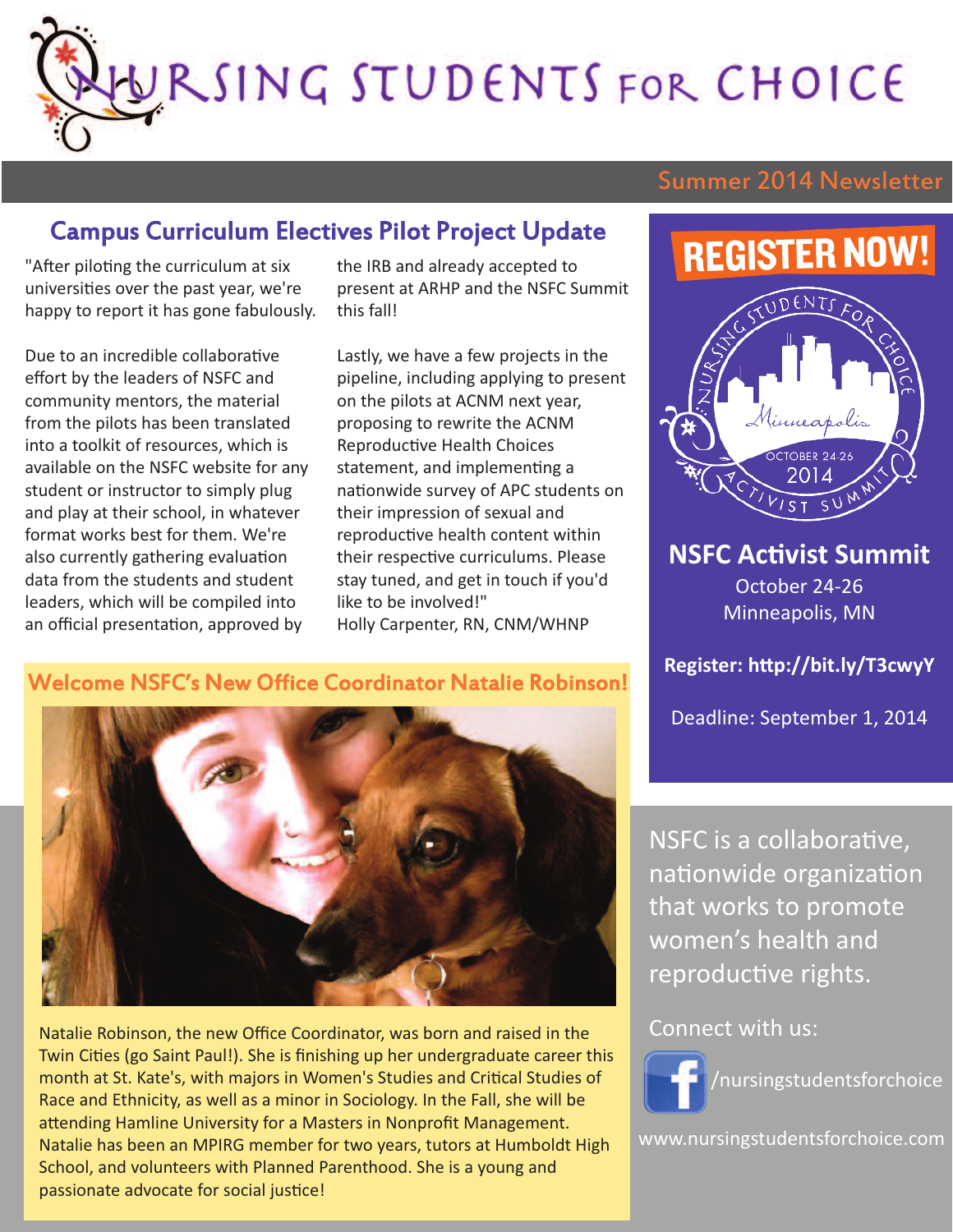Thanks NSFC for everything you have done this year to support us both emotionally and financially. We would not have been able to attend these conferences without you. Thank you for allowing us a safe space to raise our activist voices and meet like-minded people... this group has been a lifesaver throughout our nursing education." **"** 

--NYU NSFC Chapter Leader

# Spring Conference Updates

NSFC successfully sent more than 50 students, six board members, and one staff person to four separate conferences in one week in April! Our board and members presented posters and spoke on panels and workshops on student curricular experiences, nursing's role in providing safe and accessible abortion care, and scope of practice in abortion care. We exhibited at NAF, NSNA, CLPP, CT, and ACNM, connecting with students, members, and mentors from numerous disciplines and dimensions of nursing practice. Here's what folks are saying about their conference experience this spring:

#### **ACNM: American College of Nurse-Midwives**

"This was an amazing and energizing experience, tabling with NSFC and engaging with so many supportive midwifery peers. I felt a deep gratitude bearing witness to the work all our nursing and midwifery colleagues have done before us, are doing currently and will continue to do in the future. I felt inspired by our participation and NSFC's reception at the meeting as a whole. **I loved how much we were thanked for being there and how many times we were invited back!**" Tara

"We had such a warm reception from so many attendees, with lots of high fives, thank you, and hugs. I even got to meet Lisa Summers!" Holly



*Top: NSFC exhibit booth at ACNM; Second row: Erika Staub with Heather Ault from 4000 Years for Choice at NAF; NSFC students at CLPP; Opposite page: Papaya workshop at CLPP (photo credit: Bill Fried).*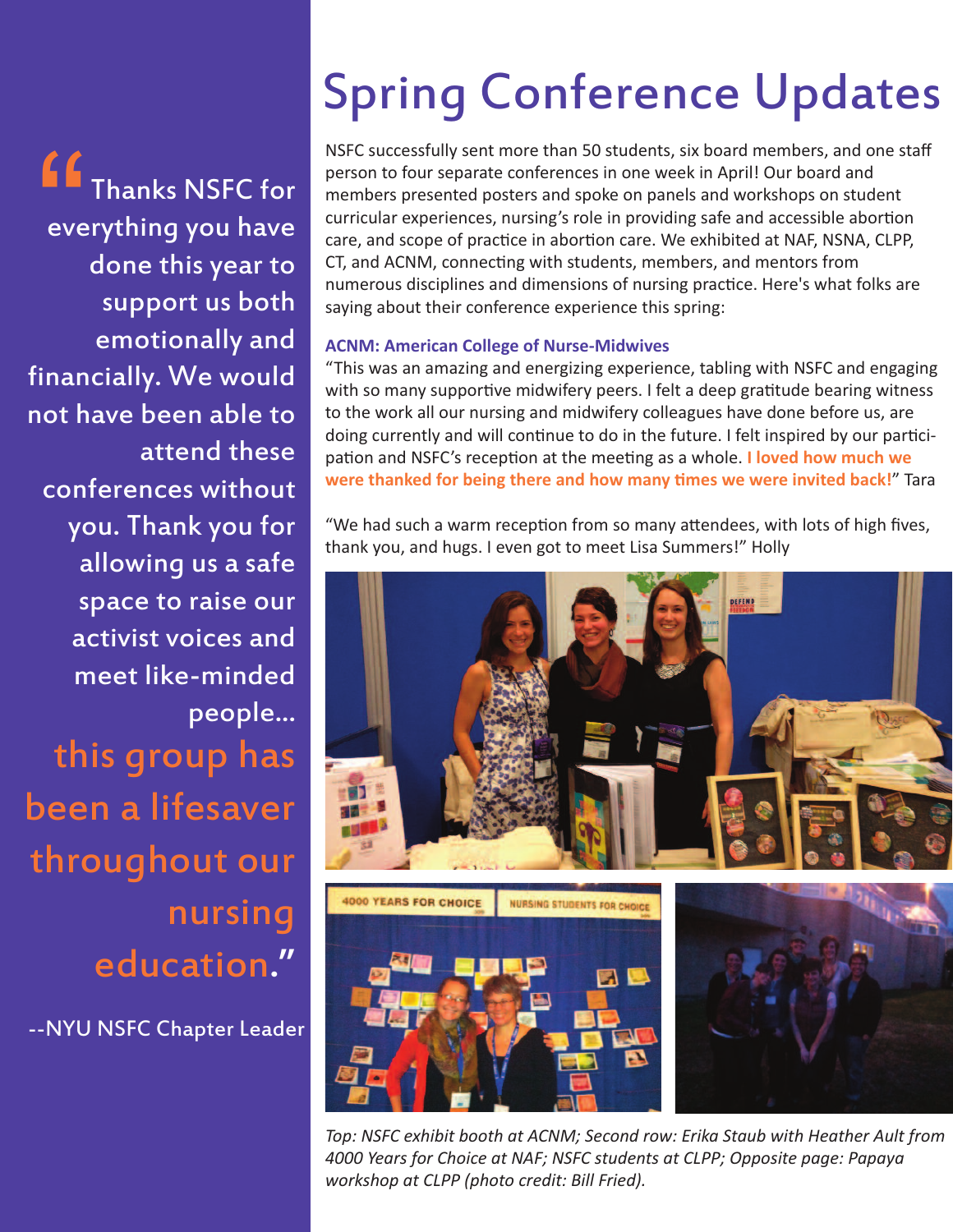

#### **CLPP: Civil Liberties and Public Policy**

"(CLPP) reminded me to not leave my social justice passions at the door when I step into the role of provider or in the classroom and that the connections I have become aware of between our environments and bodies and RJ are too important to be worried about being viewed as eccentric (to put it nicely) by my peers and professors. **The conference reinvigorated me and gave me new knowledge.**" Rye

#### **CT: Contraceptive Technologies**

"**I will spread the word of the great work NSFC is doing**, and provide any support I can to the organization after I graduate and begin to practice as an NP." Beth

#### **National Abortion Federation (NAF)**

"The NAF conference has yet again exceeded my expectations, and I am looking forward to next year - hopefully as a poster research presenter, and a newly board-certified FNP looking to work in reproductive health care! **I wish to wholeheartedly thank the donors to NSFC who make it possible for students, like myself, to attend these conferences** and make a difference as student and future nurses. THANK YOU!" Erica

#### **NSNA: National Student Nurses Association (NSFC exhibited for the 1st time this year)**

"Final nursing student attendance count was over 3,400! When you think about it that is amazing exposure for us, especially when you add all the other people that were in attendance! **NSFC was one of a kind in the exhibit hall.** A majority of the exhibitors were schools, NCLEX study guide focused, nursing supply vendors or recruiters." Becky

"We got about 100 new contacts…Louisiana was A SUPER interested state and **we got TONS of interest there**." Jacqui

### Huge Thanks to Lauren Canales, our Spring 2014 Intern!



Lauren comes from a single parent home, inspired by her mother and other strong women of color. They inspire her because they have overcome extreme barriers and stereotypes. They are the reason she is the political activist she is today and why she considers herself a feminist. Lauren plans to graduate from Augsburg College with majors in Political Science and Women's Studies.

She hopes to continue her activism in the reproductive justice movement. She also has strong interests in women's rights, public education, LGBTQIA issues, and immigration. These issues are very prevalent, and they need more support and representation, which is what she wants to be able to do in order to continue to see change in our nation. Her goal is to graduate in 3½ years and eventually become a politician in Minnesota.

Thank you, immensely, Lauren, for all of your hard work with NSFC this Spring. You will be dearly missed!